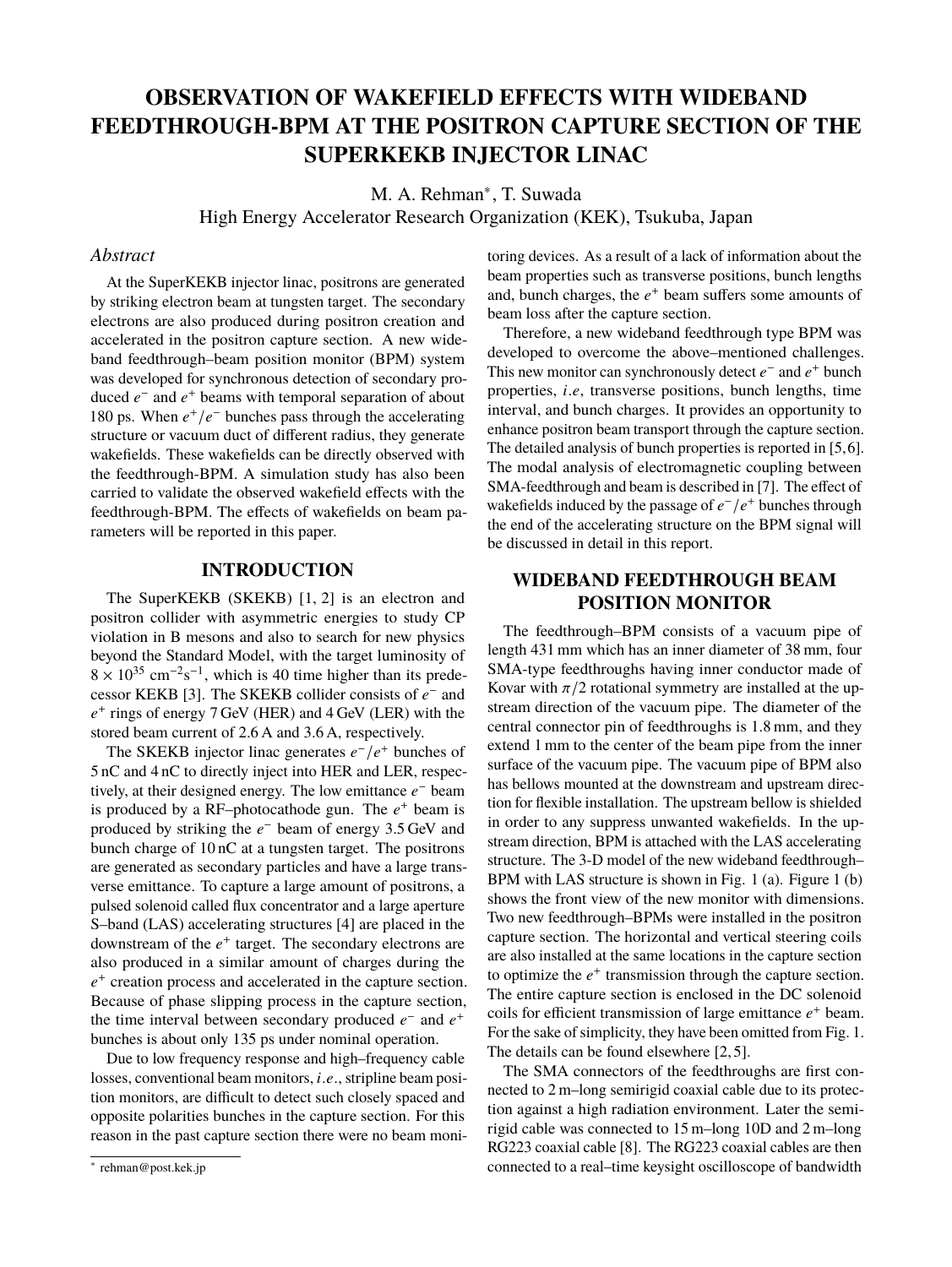

Figure 1: (a) The mechanical model of the feedthrough–BPM with LAS accelerating structure (only last three structures and output coupler). The cabling and connections of feedthrough-BPM to wideband oscilloscope are also shown. (b) Front view of the feedthrough-BPM.

33 GHz and a sampling rate of 128 GS/s [9] with a 10-dB attenuator. The cable losses have been measured in advance by a vector network analyzer [10] and are de-embedded from the feedthrough–BPM signals by the oscilloscope.

# **WAKEFIELD SIMULATION OF WIDEBAND FEEDTHROUGH–BPM**

When a charged particle travels through any obstacle (*i*.*e*., accelerating structure, beam pipe of different radii, *etc*.), it generates electromagnetic (EM) fields that are left behind the particle. This EM field is called wakefield [11]. These wakefields can act on subsequent bunches (long–range wakefield) and can also act on trailing particles of the same driving bunch (short–range wakefield). In order to understand the wakefield field effect on the feedthrough-BPM signal, a timedomain simulation in CST-wakefield solver [12] has been done. In this section, simulation of single and double bunch beams and their effects for the feedthrough–BPM signals will be described.

The 3-D model used in the simulation is shown in Fig. 1 (a). Figures 2 (a) and 2 (b) present the simulation results of a single bunch *e*<sup>−</sup> beam through the new monitor with and without accelerating structure, respectively. For the simulation the  $e^-$  bunch length (1 $\sigma$ ) was assumed 10 ps with the hyper-<br>bunch charge of 5 pC. Since the cutoff frequency in the experbunch charge of 5 nC. Since the cutoff frequency in the experiment was chosen to 10 GHz by applying a 4th–order Bessel filter. Therefore, a Bessel filter with the cutoff frequency of 10 GHz is also applied to simulation results. In Fig. 2 (a) the typical bipolar signal from the feedthrough–BPM [13] (without accelerating structure) appears and after the passage of high–energy  $e^-$  bunch, a small noise appears due to the wakefield produced by the protrusion of feedthrough.



Figure 2: (a) The CST-wakefield simulation of the high– energy  $e^-$  single bunch of the feedthrough–BPM without LAS structure. No large ringing signal appears after the bipolar signal from the feedthrough–BPM. A very small noise appears only due to the 1 mm protrusion of the feedthroughs toward the center of the vacuum duct. (b) The CST-wakefield simulation of the feedthrough–BPM with the last three cavities and output coupler of LAS structure. The large ringing signal immediately appears after the bipolar signal of the *e* − beam.

Whereas in the case of a simulation with the accelerating structure, a large ringing signal appears after the main bipo-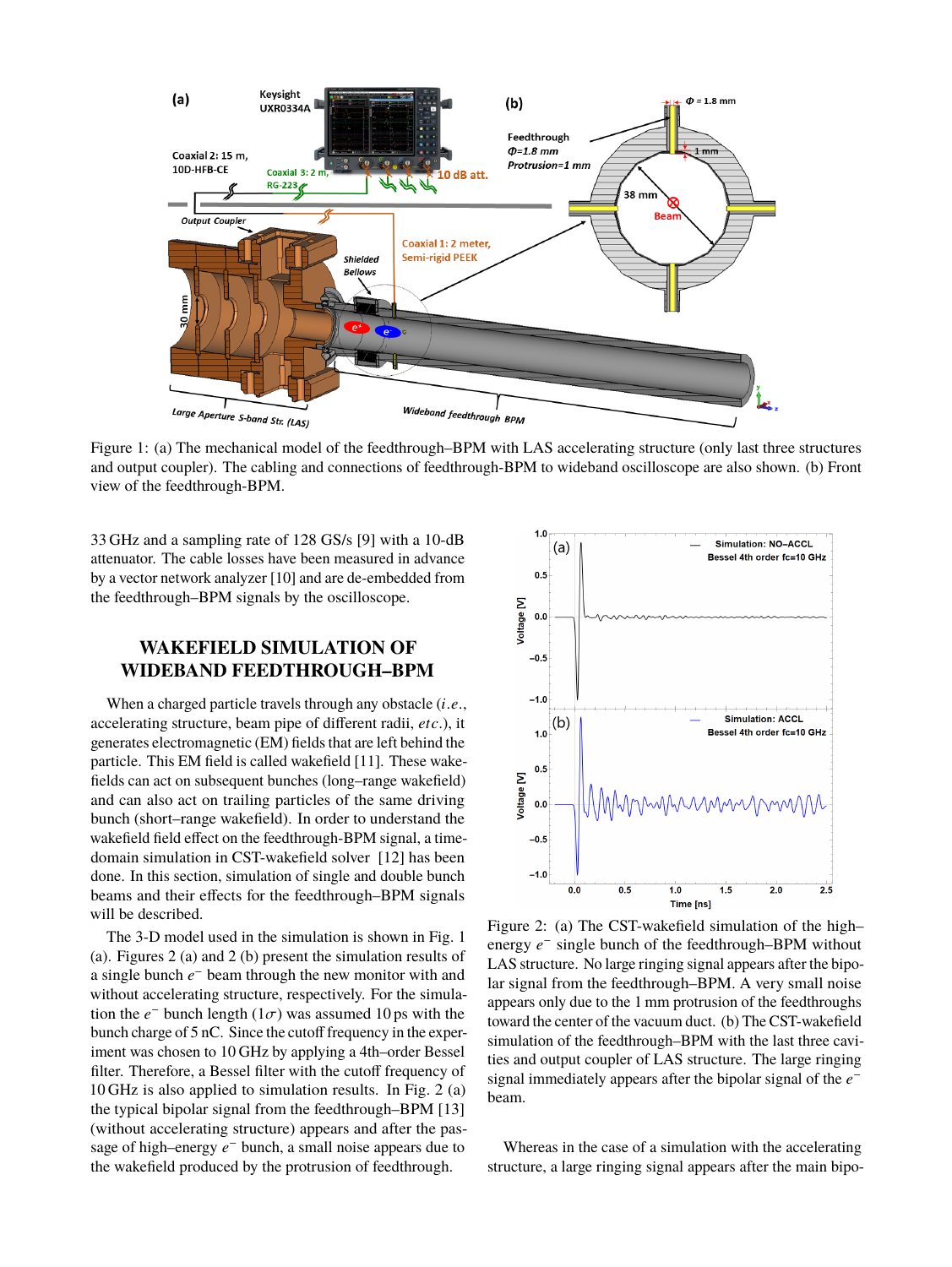

Figure 3: (a) The independent simulated signals of secondary *e* − and *e* <sup>+</sup> bunches. (b) The interference of secondary  $e^-$  and  $e^+$  signals.

lar signal as shown in Fig. 2 (b). The long–range wakefield generated by the passage of  $e^-$  bunch through the accelerating structure will reach to the feedthrough–BPM much later. Moreover, the output coupler of the accelerating structure also acts as a dumper for the higher-order modes of wakefield.

When  $e^-$  bunch passes through the end duct of accelerating structure, which has an inner diameter of 30 mm, to the feedthrough-BPM with the inner diameter of 38 mm, a wakefield produced due to this abrupt change of vacuum duct diameter. This short–range wakefield travels with the speed of light and emerges as an immediate ringing signal after the beam signal, as shown in Fig. 2 (b). Therefore, the area and bunch width for the second lobe of the bipolar signal differ with some errors from the bipolar signal without accelerating structure.

Since it is not possible to simulate the double bunch structure with the opposite polarities in the CST wakefield solver, $e^-$  and  $e^+$  bunches were considered independently and superimposed on each other to find the total wakefield effect. Figure 3 (a) shows the  $e^-$  and  $e^+$  bunches independently in blue and red colors, respectively. In the nominal operation, the intensity of  $e^+$  charges is about twice of secondary *e*<sup>−</sup>, therefore *e*<sup>+</sup> intensity was assumed higher than that of the *e*<sup>−</sup> bunch. The time interval between the electron and positron bunch was taken 135 ps. Figure 3 (b) shows the superposition of  $e^-$  and  $e^+$  bunches. The  $e^-$  bunch (first bunch) exposed to only short-range wakefield, whereas the *e*<sup>+</sup> bunch experiences the wakefield generated by the *e*<sup>−</sup> bunch and also self-generated wakefields. The area, bunch width, and time interval for the  $e^+$  bunch's first lobe of the

bipolar signal differ with some errors from the bipolar signal without accelerating structure.

### **EXPERIMENTAL RESULTS**

In order to estimate the effect of the wakefield on the experimental signal of the double bunch, it is assumed that the wakefield–induced voltage oscillates and decays [14] as follows:

$$
V(t) = \sum_{n} a_n \sin[\omega_n t + \phi_n] e^{\frac{-\omega_n}{2Q_n}t}, \qquad (1)
$$

where  $V(t)$  is the induced voltage by the wakefields, *n* represents the mode number,  $\omega_n$  resonant angular frequency of the accelerating structure,  $Q_n$  is the quality factor, and  $\phi_n$ shows the phase delay between different excited modes.



Figure 4: The synchronous signal of  $e^-(\text{first})/e^+(\text{second})$ bunch at nominal accelerating phase from the new feedthrough–BPM, the cutoff frequency was set to  $f_c = 10$  GHz. The fast oscillation and decay signal arises due to the wakefields of the  $e^-/e^+$  bunches.

The model described in eq. (1) is used to fit the experimental data and then extrapolated it on the bipolar signal to estimate the effect of the wakefields on the beam parameters. Figure 4 shows the synchronous signal of *e*<sup>−</sup>(first)/*e*<sup>+</sup>(second) at nominal accelerating phase from the new feedthrough–BPM, the cutoff frequency was set to  $f_c = 10$  GHz. The red curve in Fig. 4 is a double bipolar signal from the  $e^-$  and  $e^+$  bunches, whereas the curve shown in black presents induced voltage on the feedthrough–BPM due to the wakefield, which exhibits fast oscillation and decay. These wakefields induced voltages were fitted by using eq. (1) as shown in blue color in Fig. 4.

The induced voltages by the passage of the  $e^-/e^+$  bunches through the different radius of vacuum duct are a superposition of the several higher–order modes excited by the wakefields. Therefore, fitting to experimental data was done with the different values of *n*. Figure 5 shows the variation in reduced  $\chi^2$  to experimental data as a function of the higher–<br>order modes "n". It can clearly be seen at the value of  $n-6$ order modes " $n$ ". It can clearly be seen at the value of  $n = 6$ the reduced  $\chi^2$  value becomes ∼ 1. Therefore, *n* = 6 was chosen for the fitting function.

The fitting function is also a superposition of the wakefield of  $e^-$  and  $e^+$  bunches, as the  $e^-$  bunch is ahead of the